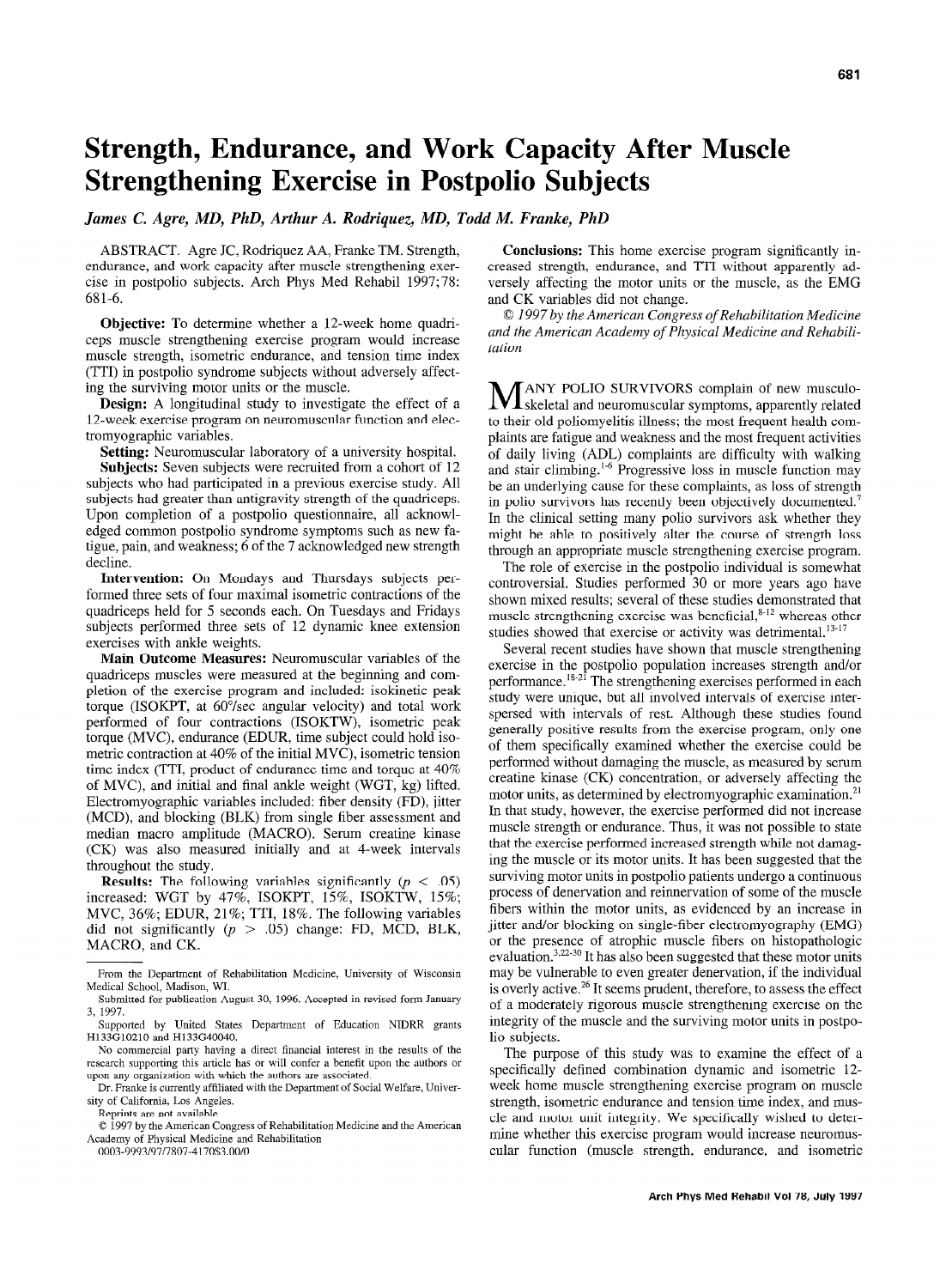tension time index). We also wished to determine whether improved neuromuscular function could be accomplished without adversely affecting the muscle or the motor units, as determined by measurement of serum CK and electromyographic variables.

## METHODS

#### Subjects

Subjects recruited into this study were from the pool of 12 subjects who had participated in a low-intensity (6 to 10 dynamic and isometric knee extension muscle contractions every other day for 12 weeks) exercise program, which did not measurably increase muscle strength.<sup>21</sup> All subjects had completed the low-intensity strengthening exercise program at least 1 year before the onset of this more rigorous exercise program. Other inclusion criteria were: age between 35 and 65 years; good health (no significant medical diseases such as coronary artery disease, malignancy, endocrinologic disorder, or neurological disorder [other than a history of previous poliomyelitis]) by health history questionnaire; history and physical examination compatible with the diagnosis of poliomyelitis in the past,<sup>5</sup> electromyographic evidence compatible with a diagnosis of previous poliomyelitis in the quadriceps muscle to be strengthened (increased jitter or blocking on single fiber EMG evaluation and/or increased median macro EMG amplitude); 30 or more years since the time of the acute poliomyelitis illness; sedentary lifestyle; ability to ambulate on a level surface; quadriceps strength of at least grade  $3^+$  on manual muscle testing<sup>31</sup>; no significant patellofemoral pathology by history or clinical examination (as such would interfere with full participation in a dynamic knee extensor strengthening exercise program); and willingness to complete the study.

Seven of the 12 subjects from the previous study volunteered to participate in this study and the data reported herein are from these seven subjects. All subjects gave written informed consent to participate in this research in accordance with this university's policies on research in human subjects.

The average age of our subjects at the time of this study was 51 years (range, 43 to 62yrs). The average age of the subjects at the onset of polio was 9 years (range, 2 to 22yrs). The average time to reach maximal functional stability after the acute poliomyelitis illness was 6 years (range, 1 to 20yrs). The average duration of neurological stability following attainment of maximal recovery until the onset of new postpolio syndrome symptoms, as defined by Halstead and  $Rossi$ ,<sup> $5$ </sup> was 27 years (range, 13 to 38yrs). The average time since onset of new postpolio symptoms was 10 years (range, 5 to 14yrs). All seven subjects had postpolio syndrome, as defined by Halstead and  $Rossi^{25}$ ; and posipono syndicine, as defined by fransieda and recent, and  $\sigma$  or the r subjects acknowledged recent such gut toss. The per the study criteria, all subjects were ambulatory, but one subject used an ankle-foot orthosis (AFO) and three used an AFO and a cane.

### Design of the Study

The design of this study was similar to the previously de- $\frac{1}{2}$  including the exercise was similar to the previously described study<sup>21</sup> except that the exercise was performed 4 days per week and was more rigorous. Briefly, subjects were evaluated in our neuromuscular research laboratory. Subjects completed a poliomyelitis history and a health history questionnaire. A blood sample was obtained to determine the serum CK concentration, which was used as an assessment for muscle overuse.<sup>32,33</sup> The quadriceps muscle group selected for strengthening was the same muscle group that had undergone the low-intensity exercise in the previous study.<sup>21</sup> The muscle group had been affected by poliomyelitis by history and had at least  $3^+$  strength on manual muscle testing. $31$  A dynametric assessment of the knee extensor and flexor muscle function was performed. Approximately 1 week later, both single fiber EMG and macro EMG evaluations were performed on the quadriceps muscle selected for the exercise program. In all subjects, electromyographic evidence consistent with a previous history of poliomyelitis had to be found by the electromyographer. This included increased jitter or blocking on single fiber EMG, and an increase in the amplitude of the median macro EMG.

Approximately 1 week after the EMG evaluation, the subject was seen in the research laboratory, received an exercise logbook, and was instructed in the exercise program and use of the logbook. Subjects were instructed to document in the logbook the exercise performed and any problems they might experience from the exercise, such as fatigue, weakness, or muscle or joint pain. Also, if the subjects did not exercise, they were instructed to document the reason(s) for this in the logbook. The exercise program was then initiated and performed at home. Every other week, the subject was contacted by telephone for an update on the progress of the exercise program to be certain that (1) the subject was compliant with the exercise program and (2) the subject did not experience any adverse side effects from the exercise program. Every 4 weeks the subject was evaluated in our research laboratory. At these visits, the subject was questioned about the exercise program and the exercise logbook was reviewed to be certain that the subject was compliant with the exercise program and was not experiencing any adverse response to the exercise program; a venipuncture was performed to obtain a blood sample for determination of the serum CK concentration; and isometric peak torque of the quadriceps undergoing the exercise training was evaluated to be certain that the subject was not losing strength as a result of the exercise program. Twelve weeks after the initiation of the exercise program, the subject returned to the laboratory for the final dynametric assessments, and 1 week later the final single fiber EMG and macro EMG evaluations were performed.

#### Neuromuscular Assessment

Details of the neuromuscular assessment are described elsewhere. $21,34$  Briefly, before the onset of the exercise program, peak knee extension torque was measured isokinetically and isometrically while knee flexion torque was measured isokinetically using a dynamometer.<sup>a</sup> The subject performed six maximal-effort isokinetic knee extension and flexion contractions at an angular velocity of 6O"/sec. The four best consecutive efforts were selected and the peak torque as well as the total work performed during the four best consecutive efforts were recorded for subsequent analysis. (The isokinetic knee flexion vector to subsequent analysis. The isoxinetic knee health variables were ased as quasi-control values occause the halfparings were not specificantly being strengthened in this exercise program, isometric knee extension peak torque was then determined with the dynamometer, with the knee flexed  $60^{\circ}$  from full extension, by three 5-second maximal effort trials interspersed by 1-minute rest breaks. The average of the three trials was defined as the isometric maximal volitional contraction (MVC). Following this, an isometric endurance test was performed at 40% of MVC on the dynamometer until subjects could no longer maintain the assigned torque output. Rating of perceived exertion (RPE)<sup>35</sup> in the contracting quadriceps muscle was obtained at 20-sec increments from the onset of this endurance test to its completion. Surface electrodes were used to assess the electromyographic median frequency of the power spectrum of the quadriceps muscle continuously throughout the endurance test. The RPE and electromyographic power spectrum data will be reported elsewhere. The endurance time was recorded in seconds. The tension time index (TTI) was defined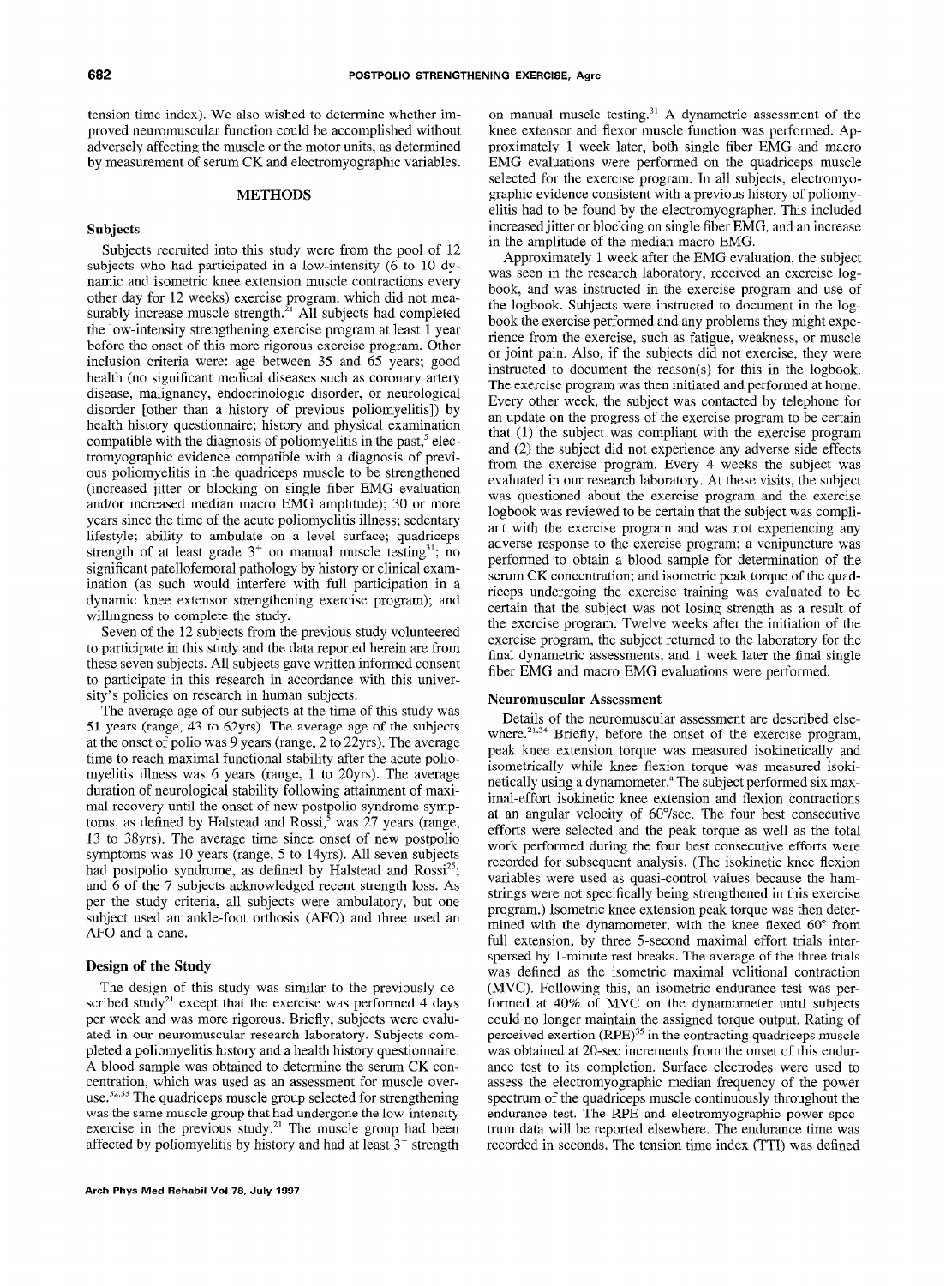as the product of the isometric torque (in newton meters [Nm]) during this test and the endurance time (in seconds).

After completion of the exercise program, subjects were assessed in similar fashion as described above, except that the isometric endurance test was performed at the same absolute torque output as performed initially (and not at the new 40% of MVC).

### Electromyographic Evaluation

Single fiber EMG and macro EMG, using previously described techniques,  $21,36-38$  were performed on the quadricens muscles in subjects before and after the 12-week exercise program using a Teca macro and single fiber EMG needle electrode. $b$  Single fiber EMG was performed on an EMG machine<sup>c</sup> with filter settings at 500 to 15,00OHz, a sweep speed at 0.5 to 1 .Omsec/division and sensitivity adjusted to determine peak-topeak amplitude of the wave form. The signal from the macro EMG electrode was passed in parallel to Teca TD-20 EMG machine<sup>b</sup> specially modified to allow macro EMG analysis. Macro EMG filter settings were 2 to lO,OOOHz, sweep speed was 10-msec/division, and sensitivity was adjusted to allow recording of peak-to-peak macro EMG motor unit potential amplitudes. Twenty motor units were assessed in each subject for macro EMG determinations. An attempt was made to also evaluate 20 single fiber EMG potential pairs for jitter and blocking. Because of fatigue or intolerance to the procedure, this was not always possible in all subjects.

#### Serum CK

A blood sample was obtained by venipuncture of the antecubital vein with the subject in the seated position at the beginning of the initial visit and at the subsequent visits 4, 8, and 12 weeks into the exercise program. The samples were sent to our hospital's clinical chemistry laboratory where they were analyzed to determine serum CK concentration using standardized techniques.<sup>39,40</sup>

### Exercise Training Program

The exercise program was performed at home for 12 weeks. Commercially available cuffed ankle weights were used for the dynamic portion of the exercise program. The weight was placed around the distal leg just above the malleoli of the ankle. The weight could be adjusted in .23kg (0.5 pound) increments. The initial weight to be used in the strengthening exercise was individually determined. The subject sat in a chair with the weight attached just above the ankle and with the hip and knee flexed to 90° and the foot resting on the floor. The subject slowly extended the knee until it was straight, held that position  $f(x)$  showly candidate the kind then set was straight, from that position tor subcomes, and then stowly fowered the weight. In general the subject statical with a weight at the ansie of approximately his or her RPE.35 The weight was gradually increased until the his or her RPE.<sup>35</sup> The weight was gradually increased until the RPE was 13 to 14 (a rating of "somewhat hard" [RPE = 13] or somewhat had greater than  $\frac{1}{2}$ . of somewhat greater, but less than  $\lim_{n \to \infty} \frac{\ln(n+1)}{n}$  for  $\lim_{n \to \infty} \frac{\ln(n+1)}{n}$ was determined to be the starting weight for the subject. The amount of weight was then adjusted by telephone during the first 2 weeks of the exercise program. For each exercise set, the subject slowly fully extended and then immediately lowered the weight over a 5-second interval with no rest between the 12 repetitions in the set. After completion of each set of twelve repetitions, the subject rested for  $1$  minute. After completion of the third set of twelve repetitions, the subject rated the RPE in the exercised quadriceps muscles. If the RPE was less than 19 (a rating of "very, very hard"), the ankle weight was increased<br>at the next exercise session. The increments of weight added

were individually determined, but were usually at .23 to .46kg (0.5 to 1.0 pound) increments. These exercises were performed on Tuesdays and Fridays.

On Mondays and Thursdays, the subject performed three sets of four maximal-effort isometric contractions of the quadriceps muscles held for 5 seconds during each repetition. The subject rested for 10 seconds between each repetition within a set and for 1 minute between each of the three sets. For this exercise the knee was placed at  $60^{\circ}$  from full extension (using a simple plastic two-armed device with the arms set at a 60" angle) with the toe of the shoe placed against an immovable object such as a wall.

The subject was also given an exercise log book at the time of the initial evaluation. After every exercise session, the subject recorded the exercises done and indicated whether or not there were any problems with the exercise such as fatigue, weakness, or muscle or joint pain. If the subject was unable to exercise, the reason was recorded. Compliance with the exercise program was made by evaluation of the log book entries.

After 4 and 8 weeks of exercise, the subject performed one exercise session in the research laboratory. On these days, the subject's exercise consisted of 10 5-second maximal isometric contractions of the quadriceps on the dynamometer using the same isometric technique as during the initial evaluation. Oneminute rest breaks were provided between efforts. The average of the first three efforts was recorded to compare with the initial measurements to be certain that the subject was not losing strength as a result of the program. These data were also recorded for subsequent analysis.

# Statistical Analyses

The Wilcoxon matched-pairs test $4$ <sup>1</sup> was used to compare the preprogram values to the postprogram values. A Friedman repeated measures analysis of variance (ANOVA)<sup>42</sup> was used to evaluate values that were measured on more than two occasions (ie, the serum CK and isometric MVC variables). When appropriate, Holm's post hoc comparisons were conducted to determine differences between measures. All results are expressed as mean  $\pm$  SD in the text and tables. For all analyses statistical significance was defined as  $p < .05$ .

## **RESULTS**

Exercise compliance. Compliance with the exercise program, as determined from the exercise recordings in the exercise log books, was excellent. Each subject was assigned 48 exercise sessions. Subjects were asked to exercise four times per week, as per the protocol, but were allowed to miss an exercise session if they felt ill. Of a possible 336 exercise sessions for the total group, 330 of the sessions were reported as completed (98.2% exercise compliance). Illness was the only reported reason for any subject to miss an exercise session. One subject had reported anteromedial knee pain while performing the dynamic knee exercise at the onset of the exercise program; however, this subject was hyperextending the knee and was also performing the exercise with the hip slightly externally rotated. Forming the exercise with the mp sugntry externally rotated. bom of more and caused to me and omening aspect of me where and caused the incontinuous pain. Then the truming critic was corrected, the knee pain resorved within a week and dr not recur. None of the other subjects acknowledged any problems (such as muscle or joint pain) as a result of participation<br>in the exercise program.  $\frac{M}{2}$ 

measures of neuromuscular function. All subjects if creased the amount of weight lifted during the dynamic component of their exercise program and the mean change was statistically significant ( $p < .05$ ) (table 1). The mean initial and final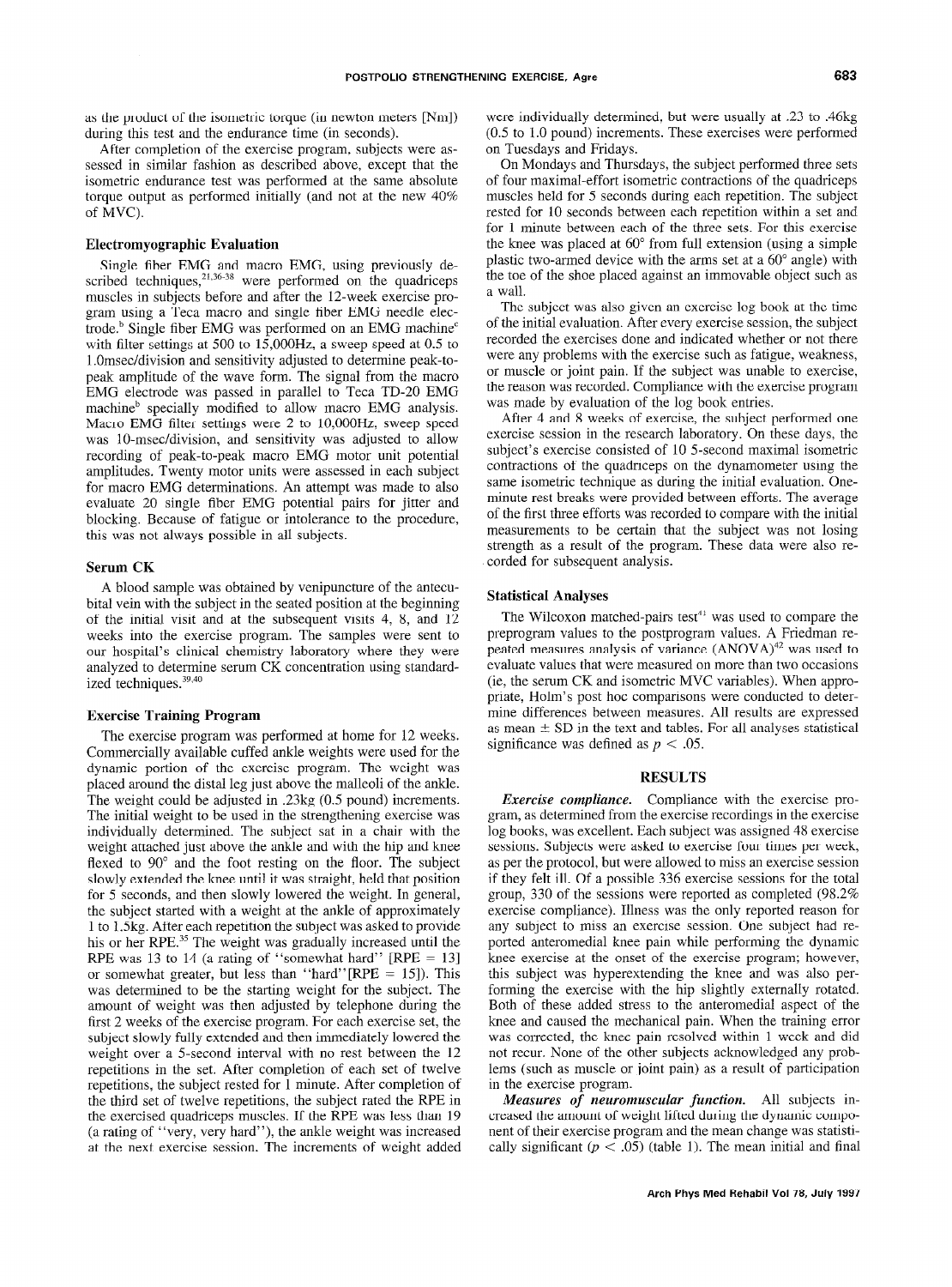Table 1: Mean  $\pm$  SD Neuromuscular Variables of the Seven Subjects Before and After Completion of the 12-Week Exercise Program

|                                                                                       | Before        | After                                            | Percentage<br>Change |
|---------------------------------------------------------------------------------------|---------------|--------------------------------------------------|----------------------|
| Ankle Weight Lifted (kg)<br>Isometric Quadriceps                                      | $7.8 \pm 2.8$ | $11.5 \pm 2.8^*$                                 | 47%                  |
| Peak Torque (Nm)<br><b>Endurance Holding Time</b>                                     | $98 \pm 63$   | $134 \pm 65*$                                    | 36%                  |
| (sec)<br>Tension Time Index                                                           | $142 + 46$    | $172 \pm 50*$                                    | 21%                  |
| (Nmsec)<br>Isokinetic                                                                 |               | $6,090 \pm 2,280$ 7,200 $\pm$ 2,240 <sup>*</sup> | 18%                  |
| Quadriceps Peak Torque<br>(Nm)                                                        | $73 + 36$     | $85 \pm 41*$                                     | 15%                  |
| <b>Quadriceps Total Work</b><br>Performed (Nm) <sup>+</sup><br>Hamstrings Peak Torque | $306 + 148$   | $354 + 170*$                                     | 15%                  |
| (Nm)<br>Hamstrings Total Work                                                         | $41 \pm 24$   | $45 \pm 25$                                      | 9%                   |
| Performed (Nm) <sup>+</sup>                                                           | $171 + 89$    | $173 \pm 96$                                     | 1%                   |

 $* p < .05$  comparing before and after.

+ lsokinetic total work (Nm) during four successive muscle contractions performed at an angular velocity of 60"/sec.

values for dynametrically determined isometric strength as well as endurance holding time and tension time index variables are also shown on table 1. All of the isokinetic quadriceps variables were also significantly  $(p < .05)$  increased after the exercise program as compared to beforehand. The hamstring variables, however, did not significantly ( $p > .05$ ) change during the program. The Friedman two-way ANOVA also showed a significant ( $p < .05$ ) increase in isometric strength from the time of the initial assessment through the end of the exercise program as measured in the laboratory every 4 weeks.

**Electromyography.** The mean electromyographic variables before and after the 12-week exercise program are listed in table 2. None of these values significantly ( $p > .05$ ) changed.

Serum CK. Some of the serum creatine kinase data was missing for 2 of the 7 subjects; therefore, complete data sets were obtained on 5 of the 7 subjects. The mean  $\pm$  SD of the values from these five subjects did not significantly ( $p > .05$ ) change from study onset through 4,8, and 12 weeks of exercise and were  $118 \pm 44$ ,  $127 \pm 66$ ,  $137 \pm 49$ , and  $147 \pm 92$ U/L, respectively. These mean values were well within the reference values for our hospital's chemistry laboratory (normal range of 0 to 25OU/L in men and 0 to 175U/L in women).

#### DISCUSSION

 $T$  present study examined the effect of a  $12-12-12$ strengthening examined the effect of a 12 week mases en enginemig exercise program on masere such and motories integrated and tension time muscle, and muscle and motor and integrity in a quadriceps muscle, which was affected by poliomyelitis decades earlier in a cohort of seven postpolio subjects. The characteristics of the subjects in this study are similar to that of other postpolio groups reported in the literature. The average age of our subjects at the onset of polio, the average time to reach maximal functional stability after the acute illness, the average duration of neurological stability before the onset of new postpolio syndrome symptoms, and the average time since onset of new postpolio symptoms were all similar to those since onset of new postpono symptoms were all similar to mose reported previously. Electromyographic assessment of our subjects showed increased jitter and/or blocking by single fiber EMG and an increase in median macro EMG amplitude, which was similar to postpolio subjects in other reports.<sup>28,29</sup> Strength of the quadriceps femoris musculature, as measured isometrically, in our postpolio subjects was also similar to that reported in postpolio subjects studied by Einarsson and Grimby.<sup>15,43</sup>

All of the subjects in this study were weak. The average pre-exercise strength of our postpolio subjects was just under half

of the expected value, as compared to values obtained in control, nonpolio subjects, in similar fashion in our laboratory.34 Despite the significant weakness found in our subjects, all of these subjects completed the exercise program without any new complaints of weakness, fatigue, or other adverse effects.

Neuromuscular function of the quadriceps femoris muscle was found to significantly increase after the completion of the exercise program in our subjects. On the average, isometric peak torque of the quadriceps increased 36%, isometric endurance holding time increased 21%, isometric tension time index increased 18%, and the isokinetic peak torque and total work performed during four successive contractions each increased 15%. Thus, the subjects became stronger, had improvement in muscular work performance, and had improvements in endurance capacity and the tension time index, apparently as a result of the performance of this exercise program. In the previously performed low-intensity exercise program performed by these subjects, none of the neuromuscular variables significantly changed.21 The improvement in the tension time index was related to the improvement in the isometric endurance time. We are inclined to believe that the improvement in the isometric endurance holding time was related to the performance of the endurance task at a lower relative torque output after completion of the exercise program as compared to before the exercise program. Because of the average increase in isometric strength of our subjects (36%), the isometric endurance test was performed at approximately 30% of MVC after the exercise program as compared to 40% of MVC before the exercise program. Many years ago Rohmert<sup>44</sup> demonstrated that isometric endurance time was related to the relative level of effort of the working muscle. The maximum holding time was shown to increase as the relative level of effort decreased from a full 100% effort towards minimal effort. Our data are consistent with Rohmert's report.

It is important to point out that one of the flaws of our study is that it was not a controlled experiment. Because the number of subjects recruited was small, all subjects were recruited to participate in an exercise program. Thus, we had no control group. For this pilot study, we did assess the isokinetic peak torque and total work performed of the hamstring muscles in the same limb as the quadriceps muscles being exercised. These data were utilized as quasi-control values. We believed that this approach was reasonable for this pilot study because the ipsilateral hamstring muscles were not being exercised in this study. Because our analyses showed no change in hamstring  $s_{\text{t}}$  strength and  $\frac{1}{2}$  which were no energy in namentum such guardiant the 12-week exercise period while quadrice ps outing in organizative increased, we are increased to believe in function in the model is the exercise was the exercise was the exercise program and not exercise was the exercise program and not exercise was the exercise was the exercise was the model of the exercise was the model of th function in the quadriceps was the exercise program and not some other factor. In a significant in the finding and  $\frac{1}{2}$  significant in  $\frac{1}{2}$  significant in  $\frac{1}{2}$  significant in  $\frac{1}{2}$ 

m addition to the angular function in the muscles in the subjects. cular function of the quadriceps muscles in these subjects, no evidence was found to indicate that the exercise program was detrimental. Although one subject reported transient knee pain<br>at the onset of the exercise program, it was related to a training

viean  $\pm$  5D Eivig variables of the 5even Subjects After Completion of the 12-Week Exercise Program

| Before        | After         |  |
|---------------|---------------|--|
|               |               |  |
| $1.9 \pm 0.3$ | $2.0 \pm 0.4$ |  |
| $23 \pm 12$   | $19 + 10$     |  |
| $87 + 31$     | $72 \pm 20$   |  |
| $1.5 \pm 0.9$ | $1.4 \pm 0.5$ |  |
|               |               |  |

 $\overline{\phantom{a}}$ No variable was significantly ( $p$   $>$  .05) different after the exercise program.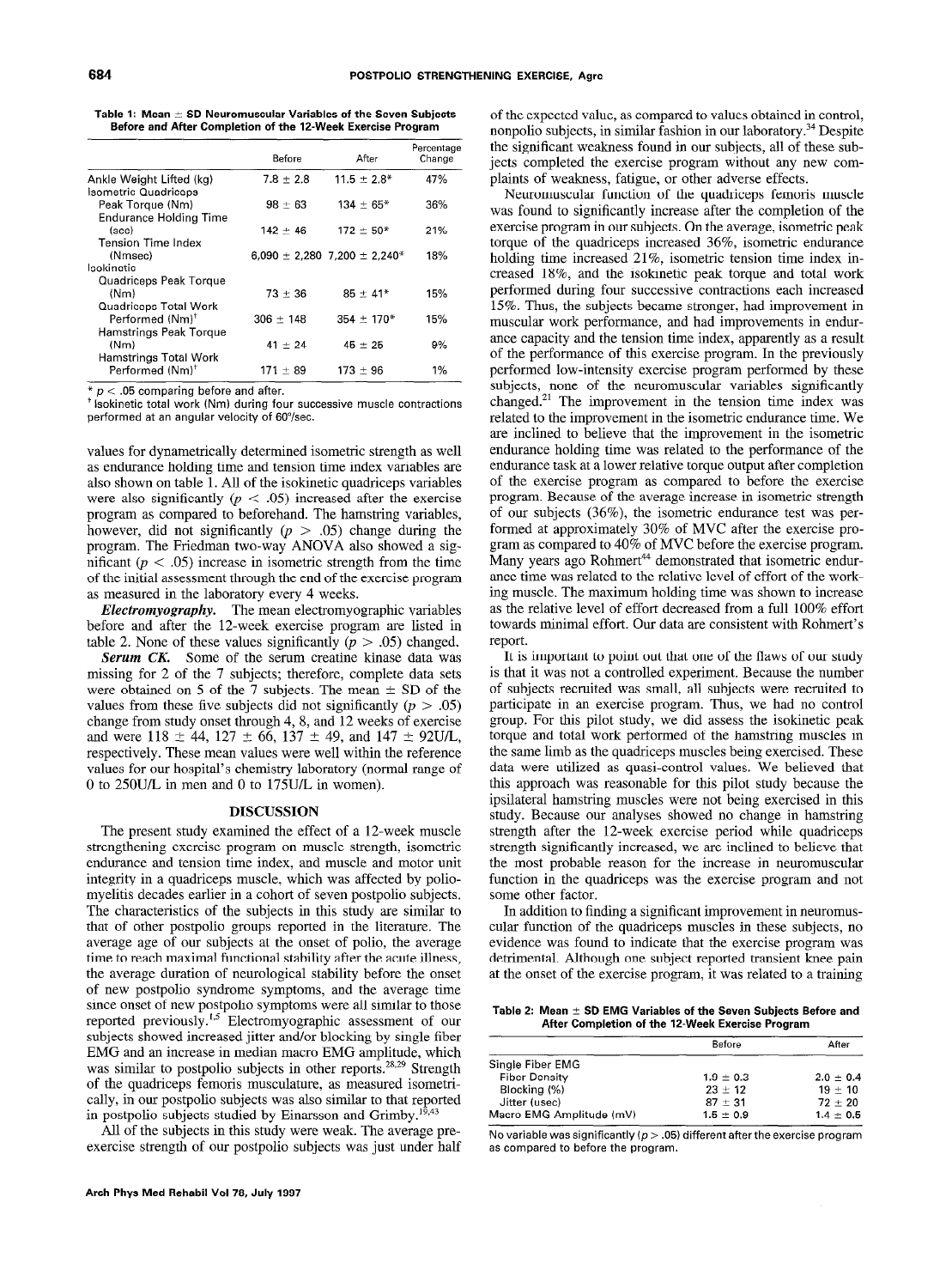error. The knee pain quickly resolved when the training error was corrected and did not recur. No other subject acknowledged any problems (such as fatigue, weakness, or muscle or joint pain) as a result of participation in the exercise program. Additionally, no change was found in serum CK concentration throughout the duration of the exercise program. Had the exercise program been too vigorous and caused muscle fiber damage, evidence of this injury, as reflected by a significant increase in the serum CK concentration, would have been expected. It is well known that serum CK substantially increases when muscle fibers are damaged.<sup>45,46</sup> Further, the electromyographic assessment revealed no changes in any of the electromyographic variables assessed (macro electromyographic amplitude and fiber density, blocking, and jitter on single fiber electromyography). Hypothetically, one may have expected to see evidence of damage to the surviving motor units within the muscle if the exercise program had been too vigorous. Although no prospective human studies have been performed to evaluate the effect of excessive exercise on the motor units, had the exercise performed by our subjects been sufficiently excessive to cause denervation of some of the muscle fibers within the surviving motor units, one may have expected to observe some changes in the motor units variables assessed by the two electromyographic techniques employed. In particular, macro EMG evaluation would have been expected to show a decrease in the median macro EMG amplitude if some of the muscle fibers in the motor units had become denervated as a result of the excessive activity and no reinnervation had occurred. Single fiber EMG evaluation would have been expected to show an increase in jitter and blocking if some of the muscle fibers within the motor units had undergone denervation and reinnervation, because the newly formed myoneural junctions would have been immature, which would have been manifested by an increase in jitter and blocking.

With our report, there are now three studies in the literature that have shown significant improvement in muscle strength in postpolio patients through a therapeutic exercise program without apparent deleterious effects. Einarsson and Grimby<sup>19</sup> reported a 16% to 17% increase in isokinetic and isometric strength of quadriceps muscles in 12 postpolio patients. The patients underwent an exercise program three times a week for 6 weeks. The exercise program performed by the subjects was supervised in their research laboratory on a special dynamometer and was a combination of isokinetic and isometric exercise. The average in  $\frac{1}{2}$  defined the subject of the theoretical quadrice subjects was subjected to the subject of the subjects was subjected to the subject of the subject of the subject of the subject of the subject of th ine average miliar quadricips strength of these subjects was very similar to the subjects in our study and the rate of isometric strength gain was also similar between our two studies. Safety of the exercise program was assessed by muscle biopsies, which were performed before and after the exercise study. No evidence  $\sum_{i=1}^{n}$  muscle damage was found historically in the subof muscle damage was found instepantologically in these subjects and none of the subjects complained of discomfort with the exercise program. Recently, a study by Spector and colleagues $47$ exercise program. Recently, a study by operate and concagues program on the strength of the strength of the strength of the strength of the strength of the strength of the strength of the strength of the strength of the strength of the strength of the strength of the strength of the program on the strength of the quadriceps femoris and triceps. brachii muscles in six postpolio subjects. Under supervision, the subjects performed three sets of progressive resistive exercises per exercise session three times per week for 9 weeks. The spectrum substitution in the study by Spectrum and associates when a study is the study of  $\frac{47}{47}$ the subjects in the study by spector and associates appeared to be much stronger than the subjects in our study or in the study of Einarsson and Grimby,<sup>19</sup> as the initial average strength of the knee extensors was over twice that of either of our groups of patients. Spector and collaborators<sup>47</sup> reported that muscle strength, as determined by the maximum amount of weight the subject could lift three successive times, increased by an average of 41% and 61% for leg press and knee extension, respectively, and by an average of  $54\%$  and  $71\%$  for arm press and arm extension exercises, respectively. Muscle strength, as determined isometrically, however, did not change in the arm or leg musculature, and the authors stated they believed this to be due to the principle of specificity of training. Muscle biopsies were obtained before and after the exercise program and serum CK was obtained at regular intervals throughout the exercise program. No evidence of damage from the exercise program could be found by muscle histopathological evaluation or serologically (as the concentration of CK did not increase in any of the subjects during the exercise program). Also, none of the subjects complained of muscle pain or soreness during the exercise training program. In our study, no change was found in the serum concentration of CK, none of the electromyographic variables was noted to change, and none of the subjects acknowledged muscle soreness or other problems with their exercise program (other than the one subject with the temporary knee pain due to a training error).

It should be pointed out that although our results are encouraging, they should be viewed cautiously because the statistical power to determine adverse effects of exercise (change in electromyographic variables and serum CK concentration) was low. Three independent studies, however, have now assessed the safety of muscle strengthening exercise in postpolio patients. The exercises performed in each study were unique, but all entailed a supervised exercise program and all resulted in significant increases in muscle strength. Two studies were performed under direct supervision in a research laboratory<sup>19,47</sup> and one (our study) was performed primarily at home with visits to the research laboratory every 4 weeks and telephone contact every 2 weeks. Safety was also assessed differently in each study. Einarsson and Grimby<sup>19</sup> assessed for deleterious effects histopathologically, Spector and coworkers<sup>47</sup> assessed for deleterious effects histopathologically and serologically, and our study assessed for deleterious effects serologically and electromyographically. Also, none of these three studies reported any untoward effects from the performance of the exercise program, such as progressively increasing muscle or joint pain. It thus appears that postpolio patients may be able to safely strengthen muscles with greater than antigravity strength when reasonable precaution is taken. Further studies are needed, however, to determine whether the strength gains will increase the individual's ability to perform routine daily activities, and the long-term efficacy of such intervention in postpolio patients is yet to be assessed.

# **CONCLUSION**

This exercise program significantly increased muscle strength, work performance, endurance, and isometric tension the index with the motor community and motor and motion the motor unit must wunder apparting adversely arretting the motor units or the muscle, as the electromyographic and serum CK variables did not change.

Acknowledgments: We acknowledge Ms. Eileen R. Swiggum and **ACKHOWICUGHICHIS.** We acknowledge MS. Effect K. Swigguin a Mr. Joel T. Curt for their technical assistance, organization, and instruction of exercise to the research subjects in the performance of this research; Robert L. Harmon, MD, for the performance of electromyography on the research subjects; and the time and the effort of the research subjects, without whom this research could not have been completed.

#### References  $1.1.1$   $\mu$  and  $1.1.1$   $\mu$  policies:  $r = 0.00$

- rialistical  $L_3$ , Nossi CD. New problems in old polio patients. of a survey of 539 polio survivors. Orthopedics 1985; 8:845-50.
- Codd MB, Mulder DW, Kurland LT, Beard CM, O'Fallon WM. Poliomyelitis in Rochester, Minnesota, 1935-1955: epidemiology and long-term sequelae: a preliminary report. In: Halstead LS, Wiechers DO, editors. Late effects of poliomyelitis. Miami: Symposia Foundation, 1985:121-34.